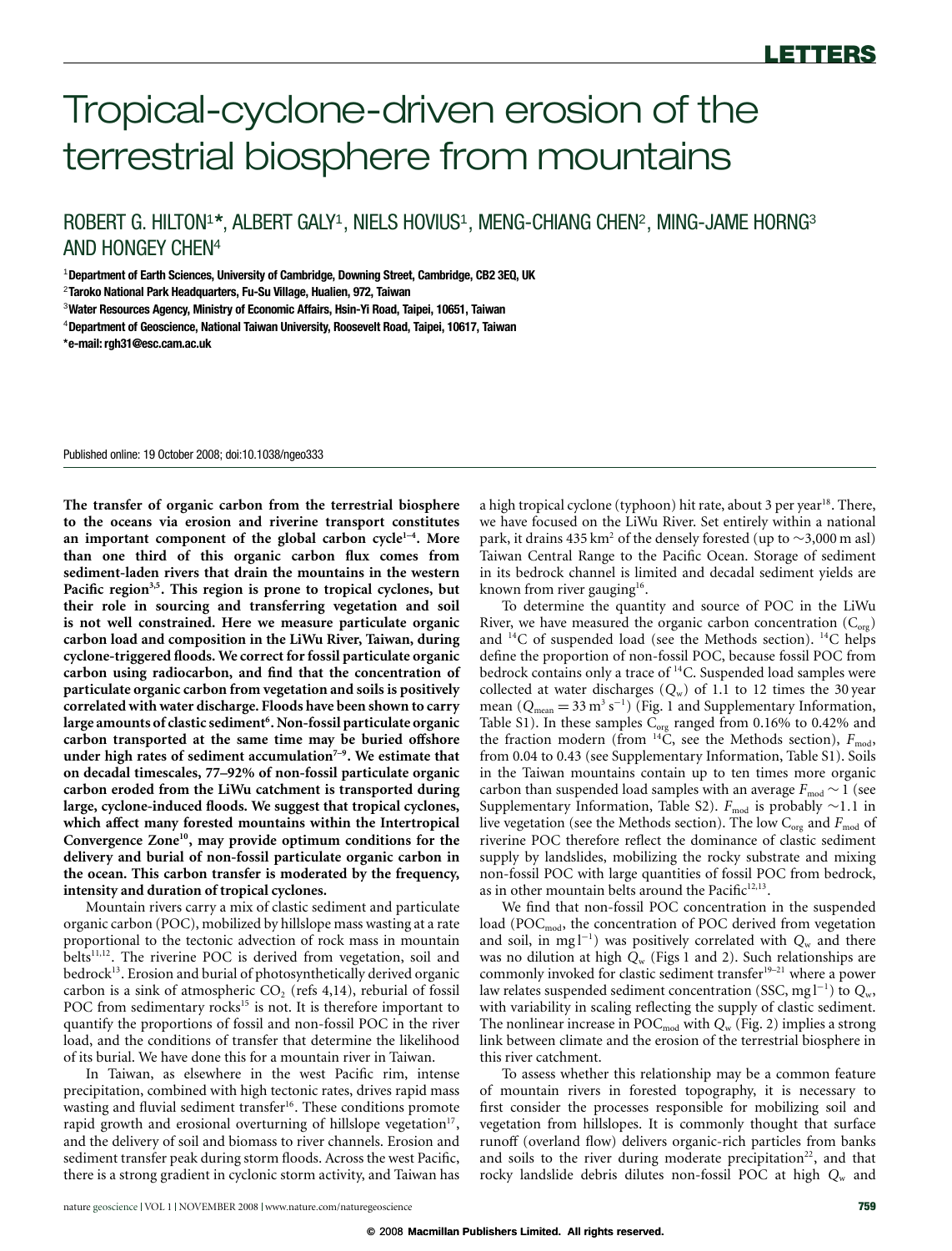## LETTERS



<span id="page-1-0"></span>Figure 1 **Source and concentration of riverine POC during typhoon floods in 2004.** Frequent sampling of suspended load from the LiWu River, Taiwan, in Julian day time, with hourly water discharge  $(Q_w \text{ m}^3 \text{ s}^{-1})$  during typhoons Mindulle and Aere (light grey) and precipitation (ppt, in mm h<sup>-1</sup> multiplied by a constant factor 10) in dark grey. Note the difference in time increments between flood events. Grey diamonds show total POC concentration (POC<sub>tot</sub> mg l<sup>-1</sup>). Non-fossil POC concentrations (POC<sub>mod</sub> mg l<sup>−1</sup>, black circles) were calculated from F<sub>mod</sub> (labelled for each measurement), where stars indicate samples labelled in Fig. 2. Both floods had high POC near peak discharge, caused by increased  $F_{mod}$  and POC<sub>mod</sub>.

SSC (refs [13,](#page-3-10)[23\)](#page-3-19). In a sample collected from the LiWu River at 1.1 times  $Q_{\text{mean}}$ , shortly after 22 mm of rain in 30 h,  $F_{\text{mod}} = 0.41$ (see Supplementary Information, Table S1), supporting this notion. However, samples taken at flood peaks during typhoons Mindulle (July 2004) and Aere (August 2004) had elevated POC concentrations, associated with an increase in  $F_{mod}$  and concentration of non-fossil POC (POC<sub>mod</sub> mg l<sup>-1</sup>) in the suspended load [\(Fig. 1\)](#page-1-0). At the peak of the Mindulle flood, 43% of suspended POC was derived from vegetation and soil. At that time, intense precipitation [\(Fig. 1\)](#page-1-0) probably resulted in widespread transport of materials by overland flow<sup>[22](#page-3-18)</sup>, and landslides affected ~0.05% of the catchment area (see the Methods section). Both mechanisms harvested photosynthetic organic carbon ranging from soil litter to tree trunks. Mechanical breakdown of this material during transport to typical suspended sediment grain size probably added to the observed increase in  $F_{\text{mod}}$  and POC<sub>mod</sub> at the typhoon peak.

Samples collected after at least several hours of sustained rainfall show a positive nonlinear relation between  $Q_w$  and POC<sub>mod</sub> described by a power law [\(Fig. 2\)](#page-1-1). Samples collected during dry intervals also show a positive relationship but follow a power law with a lower exponent. Without rain, the principle source of non-fossil POC is river sediment in channels<sup>[12](#page-3-9)</sup> containing mainly bedrock clasts. Moderate rainfall causes overland flow on hillslopes, washing soil and organic litter into the channel, which increases POC<sub>mod</sub>. During extreme rainfall, landsliding adds both photosynthetic and fossil carbon to this runoff flux. Overall, the effect of rainfall seems to be an increase in  $POC_{mod}$  for a given discharge by up to a factor of five [\(Fig. 2\)](#page-1-1). Given the common nature of the erosion processes outlined here<sup>[12,](#page-3-9)[13](#page-3-10)[,22](#page-3-18)</sup>, this climatic control on POC<sub>mod</sub> could be a general effect in humid mountain belts, influencing non-fossil POC yields.

Using the observed scaling of *Q*w, POC concentration and  $POC_{\text{mod}}$ , we estimate that the total suspended POC in the Mindulle flood was ∼14,200 tC, of which ∼5,500 tC came from non-fossil sources (see the Methods section). The non-fossil flux represents a carbon yield of 13 tC km<sup>−</sup><sup>2</sup> , in a storm with a return time of



<span id="page-1-1"></span>Figure 2 **Positive, nonlinear relationships between non-fossil POC concentration (POCmod mg l**<sup>−</sup>**<sup>1</sup> ) and water discharge (Q<sup>w</sup> m 3 s** −**1 ).** The dashed line is the power-law best fit through samples collected after sustained rainfall near the peak of typhoon-induced floods (shown with white stars, see also Fig. 1) and outside the typhoon season (indicated by the white triangle).  $R^2 = 0.99$ ,  $\chi^2 = 1.8$ . The dotted line is the power-law best fit through the remaining data ( $R^2 = 0.96$ ,  $\chi^2$  = 0.3). For the available data, these fits delimit a range of possible POC<sub>mod</sub> for a given  $Q<sub>w</sub>$ . The positive nonlinear trend highlights an important role of climate on the POC<sub>mod</sub> and its transfer.

1/2 year. The total amount of organic carbon (soils and standing biomass) residing on Taiwan mountain slopes is  $\sim$ 25 × 10<sup>3</sup> tC km<sup>-2</sup> (refs [17](#page-3-14)[,24\)](#page-3-20). Typhoon Mindulle therefore removed ∼0.05% of the hillslope carbon store. This is similar to the proportion of the catchment disrupted by landslides (see the Methods section), confirming that material delivered by mass wasting is an important source of suspended-load non-fossil POC (refs [12](#page-3-9)[,13\)](#page-3-10).

We assume that the two  $Q_w$ –POC<sub>mod</sub> relationships in [Fig. 2](#page-1-1) bound a likely range of POC<sub>mod</sub> for a given  $Q_w$ , and combined them with the record of  $Q_w$  since 1970. This gives an average yield of non-fossil POC of 16 to 202 tCkm<sup>-2</sup> yr<sup>-1</sup> for the LiWu catchment (see the Methods section). Most of the uncertainty derives from the extrapolation to very high  $Q_w$  where no direct measurements of POC<sub>mod</sub> are available. This estimate does not include coarse non-fossil POC, which may float or travel in the bed load. Even so, this erosional flux of non-fossil POC is easily sustained by the present net primary productivity of the local terrestrial biosphere<sup>[25](#page-3-21)</sup>.

The POC yield from the LiWu River is amongst the highest recorded globally<sup>[4](#page-3-1)[,23](#page-3-19)</sup>. Many small rivers in the Intertropical Convergence Zone (ITCZ) have high total POC yields<sup>[3,](#page-3-2)[4](#page-3-1)</sup>, and 50–90 MtC yr<sup>−</sup><sup>1</sup> is thought to enter the oceans from islands of the west Pacific alone<sup>[5](#page-3-3)</sup>. The corresponding average specific total POC yield is  $\sim$ 10–20 tC km<sup>-2</sup> yr<sup>-1</sup>, but this is not entirely composed of recent atmospheric  $CO<sub>2</sub>$  and probably contains a fraction of fossil POC from bedrocks<sup>[15](#page-3-12)</sup>. In mountain catchments outside the ITCZ where  $F_{\text{mod}}$  measurement allows quantification (US rivers: Siuslaw, Noyo, Navarro and Eel), non-fossil POC yields are  $\sim$ 5–8 tC km<sup>-2</sup> yr<sup>-1</sup> (ref. [13\)](#page-3-10). The LiWu and other upland rivers affected by large tropical storms, for example on North Island, New Zealand<sup>[13](#page-3-10)</sup>, have non-fossil POC yields of 2-10 times greater.

Ultimately it is the burial of this atmospherically derived POC in sediments that matters for long-term C cycling<sup>[4](#page-3-1)[,14](#page-3-11)</sup>. More than 90% of non-fossil POC is thought to be remineralized after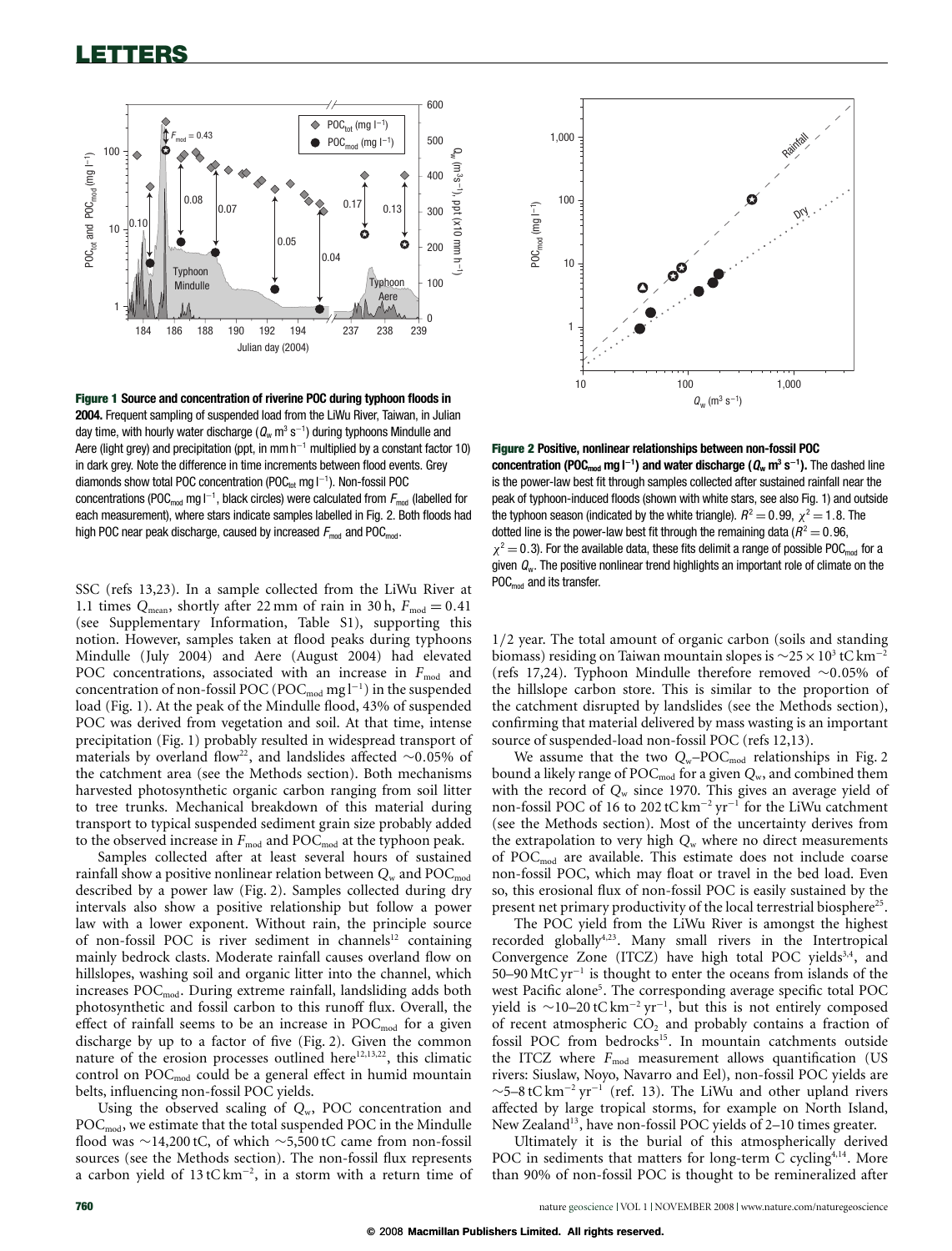

<span id="page-2-0"></span>Figure 3 **Cumulative discharge, suspended sediment and non-fossil POC transfer versus return time of a given flow.**  $RT_i$  = (T + 1) /  $N_i$ , where RT<sub>i</sub> is the return time (yr) of the *i*th observation, *T* is the length of the record (32 years) and  $N_i$ is the rank of *i*th observation, daily water discharge  $(Q_w)$ , suspended sediment (SS) and non-fossil POC (POC $_{\text{nf}}$ ) transfer ranked in descending order with maximum at  $N = 1$ . POC<sub>nf</sub> transfer is calculated from  $Q_w$  with the models describing the range of data (Fig. 2). The dashed and dotted lines show mean  $Q_w$  and typhoon Mindulle flood (0.5 yr) RT, respectively. Floods dominate the erosion of POC from the terrestrial biosphere, with flows with RT  $> 0.5$  yr responsible for 77–92% of the total transfer.

entering the ocean<sup>[26](#page-3-22)</sup>. However, floods from mountain catchments can have very high  $SSC<sup>19</sup>$  $SSC<sup>19</sup>$  $SSC<sup>19</sup>$  and large sediment loads [\(Fig. 3\)](#page-2-0), increasing offshore deposition rates and the burial efficiency of organic matter<sup>7-[9](#page-3-6)</sup>. Importantly, many Taiwanese rivers deliver clastic sediment to the ocean at hyperpycnal SSC during typhoon floods<sup>[6](#page-3-4)[,21](#page-3-17)</sup>. Hyperpycnal river plumes can trigger turbidity currents that bypass shallow marine depocentres<sup>[19](#page-3-16)</sup>, transfer non-fossil POC direct to deep ocean basins and deposit thick sediment beds in which POC preservation is maximal. During the Mindulle flood, about 90% of the non-fossil POC was transported during 14 h when the LiWu River had a hyperpycnal density (see the Methods section). Extrapolating using measured POC<sub>mod</sub> and  $Q_w$  [\(Fig. 2\)](#page-1-1), we estimate that since 1970, 77–92% of all non-fossil POC was transported in floods with a return time greater than 1/2 year and probably hyperpycnal SSC [\(Fig. 3,](#page-2-0) Methods section). In Taiwan, such floods, during which the burial potential of non-fossil POC is maximal, occur almost exclusively during tropical cyclones.

Many mountain rivers are capable of reaching hyperpycnal concentrations. These turbid flows are influenced by a number of factors apart from large storms, including earthquakes and bedrock lithology<sup>[20](#page-3-23)[,21](#page-3-17)</sup>. Lithology sets the sensitivity of a catchment to external triggers of erosion. Earthquakes and associated hyperpycnal flows typically recur on timescales of centuries, even in orogens with very high rates of rock uplift and erosion<sup>[19](#page-3-16)</sup>. In contrast, storms of varying magnitude occur on decadal or shorter timescales. The forested mountain belts of the ITCZ have an optimal combination of tectonic activity, driving rapid erosion, and frequent tropical cyclones<sup>[10](#page-3-7)</sup> that cause floods that harvest modern organic carbon and clastic sediment and optimize the likelihood of burial. Outside the ITCZ, non-fossil POC yields may be high, such as in New Zealand<sup>[12](#page-3-9)[,13](#page-3-10)</sup>, but in the absence of frequent tropical cyclones only a limited fraction of this atmospheric  $CO<sub>2</sub>$ may be delivered by sediment-laden river plumes to the ocean. Tropical cyclones deliver heavy rainfall, driving the erosion of terrestrial biomass from slopes by common runoff and mass wasting processes<sup>[12](#page-3-9)[,13](#page-3-10)[,22](#page-3-18)</sup>. This results in a positive relationship

between POC<sub>mod</sub> and  $Q_w$  in the river suspended load [\(Fig. 2\)](#page-1-1). Individual floods contribute to the erosion of non-fossil POC according to their return time, and in a catchment affected by tropical cyclones, the largest floods dominate in the long term [\(Fig. 3\)](#page-2-0). These floods, occurring every ∼1–10 yr, have the highest density and greatest sediment loads, and are therefore also most likely to cause the geological burial of POC.

This mechanism explains the abundance of terrestrial POC in modern<sup>[27](#page-3-24)</sup> and Cenozoic turbidites<sup>[28](#page-3-25)</sup> within the ITCZ, and affects the total drawdown of atmospheric  $CO<sub>2</sub>$  through erosion of the terrestrial biosphere. Owing to its dependence on floods [\(Fig. 3\)](#page-2-0), this carbon sequestration mechanism is sensitive to changes in the frequency of the most intense tropical cyclones. Such changes, which have been linked to the climate state of the ocean and atmosphere<sup>[10,](#page-3-7)[29](#page-3-26)[,30](#page-3-27)</sup>, have the potential to affect regional and global transfers of photosynthetic organic carbon from the terrestrial biosphere to the deep ocean. Increasing sea surface temperatures may increase the intensity of cyclones<sup>[30](#page-3-27)</sup> and therefore enhance the transfer and storage of terrestrial biogenic POC in ocean sediments. Depending on the exact link to atmospheric  $CO<sub>2</sub>$ , this may give rise to a negative carbon-cycle feedback on cyclone climate.

### **METHODS**

### SAMPLING

Suspended sediment samples were collected at the Lushui gauging station, LiWu River (24.1667° N, 121.5052° E), where water discharge  $(Q_w)$  is recorded by the Water Resources Agency<sup>[31](#page-3-28)</sup> and precipitation by the Central Weather Bureau at La-Shao upstream of the gauging station (C1T800, 24.2064◦ N, 121.4458◦ E). For each sample, 250 ml of turbid water was collected from the surface of the main channel where turbulence was evident, in a wide-mouthed plastic bottle thoroughly rinsed with river water. This assumes negligible difference in POC concentration in suspended load within the turbulent channel[32](#page-3-29). Samples were filtered through 0.2 µm nylon membrane filters checked for damage after filtration to avoid sample contamination. Each sample was dried at 80 °C, weighed to determine SSC (mg l<sup>-1</sup>) and stored in sealed glass dishes. Blanks  $(n=3)$  of torched sand were subjected to the same procedure. Approximately 500  $\text{cm}^3$  of bulk soil was sampled from surface horizons from uncultivated areas across Taiwan Central Range (*n* = 10).

### **GEOCHEMISTRY**

River load and blank samples were homogenized by grinding in an agate mill. Soils were homogenized using a mill grinder. The ground mass was acidified with 5 M HCl and heated to 80 ◦C for 4 h to remove detrital carbonate<sup>[12](#page-3-9)</sup>. A similar procedure was carried out on two <sup>14</sup>C standards (IAEA-C5; TIRI-Barleymash) to quantify bias introduced by this carbonate removal on organic matter. Concentrations of organic carbon  $(C_{org})$  were determined by combustion at 1,020 ◦C in a Costech elemental analyser coupled via a CONFLO III to a MAT 253 stable isotope ratio mass spectrometer. Analysis of the blank returned negligible concentrations of carbon (0.93 µg), representing 1.7% of the typical amount of C in each sample aliquot. <sup>14</sup>C was measured by accelerator mass spectrometry after graphitization of samples at NERC Radiocarbon Laboratory, East Kilbride. <sup>14</sup>C standards subjected to the carbonate removal procedure returned  ${}^{14}$ C within 1 $\sigma$  of consensus values. The fraction of modern  $^{14}$ C (fraction modern,  $F_{\text{mod}}$ ) is quoted in the text and can be >1 in living matter depending on the variable incorporation of excess  ${}^{14}$ C from nuclear tests<sup>[33](#page-3-30)</sup>, through to 0 when a sample contains no  ${}^{14}$ C. Surface bulk soil horizons from the Taiwan Central Range have a C-weighted average  $F_{\text{mod}} = 0.98 \pm 0.07$  ( $n = 10, \pm 1$  standard deviation, Supplementary Information, Table S2). We therefore assume that the non-fossil endmember has  $F_{\text{mod}} = 1$  and fossil  $F_{\text{mod}} = 0$ .

### POC AND SUSPENDED SEDIMENT TRANSFER

During typhoon Mindulle, POC<sub>mod</sub> and Q<sub>w</sub> exhibited a correlation that can be described by a power law (POC<sub>mod</sub> =  $(3.23 \times 10^{-9})Q_w^{4.03}$  + 1.66,  $R^2$  = 0.99,  $\chi^2$  = 0.6). With this power-law model, we obtained a non-fossil POC transfer of 5,500 tC for the full hydrograph of the Mindulle flood from 07:00 on 01 July 2004 to 23:00 on 12 July 2004 (ref. [31\)](#page-3-28). For the same period, total